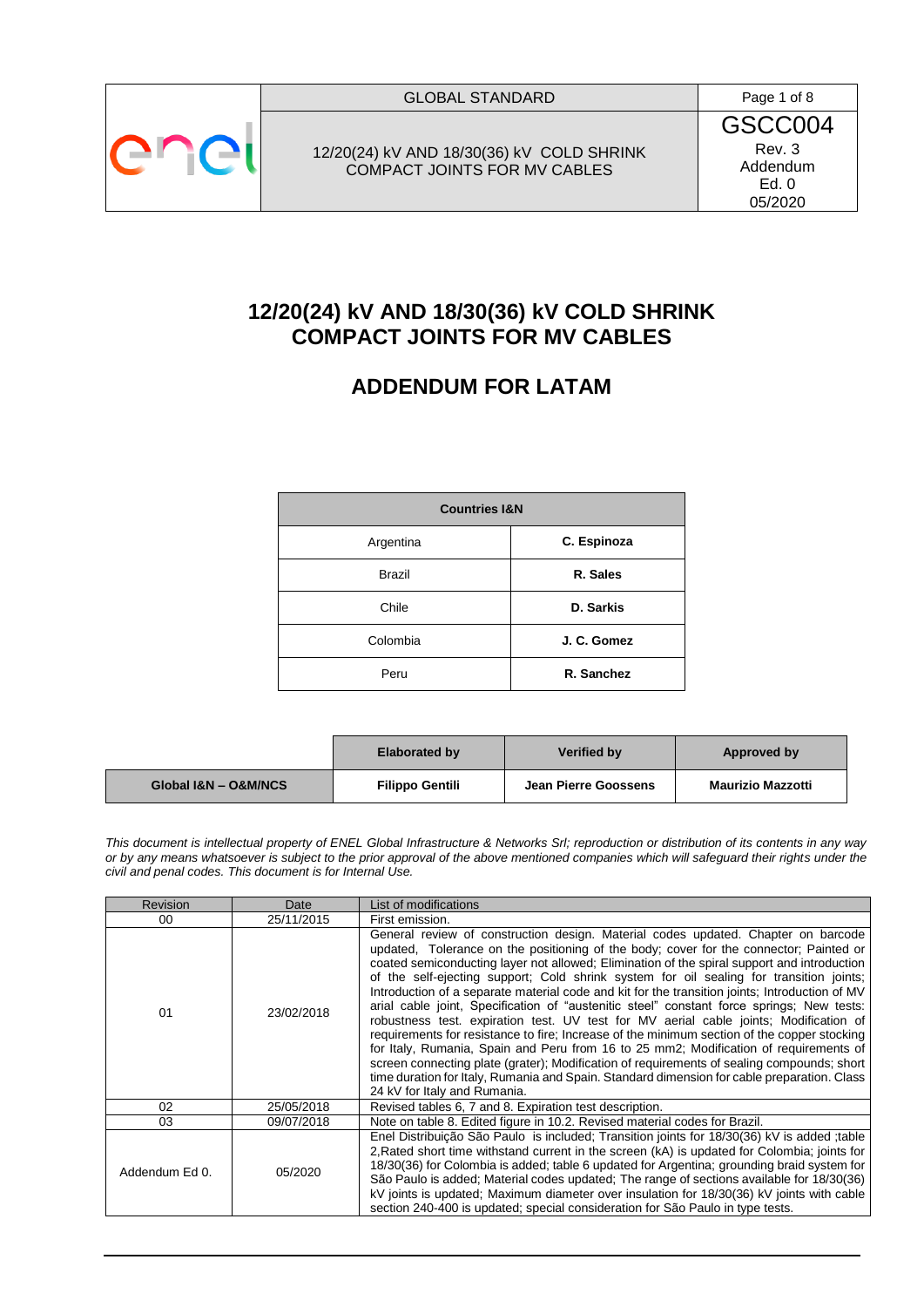| <b>GLOBAL STANDARD</b>                                                           | Page 2 of 8                                       |
|----------------------------------------------------------------------------------|---------------------------------------------------|
| 12/20(24) kV AND 18/30(36) kV COLD SHRINK<br><b>COMPACT JOINTS FOR MV CABLES</b> | GSCC004<br>Rev. 3<br>Addendum<br>Ed. 0<br>05/2020 |

# **1 SCOPE**

This addendum of the Global Standard GSCC004 rev. 3 specifies the requirements applicable to Enel Distribucion Latam. They are specified in this document with reference to the same paragraph number of GSCC004 rev.3 (09/07/2018)

These Addendum applies to the Distribution Companies of Enel Group listed below:

*Enel Distribución Colombia Colombia Enel Distribución Perú Perú Edesur Argentina Enel Distribución Chile Chile Enel Distribuição Ceará Brazil Enel Distribuição Rio Brazil Enel Distribuição Goiás Brazil Enel Distribuição São Paulo* 

#### **3.2 Global Standards**

- $\bullet$  GSC001<sup>1</sup>
- GSCC015
- GSCC008

-

## **6 TYPES OF JOINTS**

The following types of joints are defined:

| <b>Type code</b>                                                                               | <b>Rated voltage</b><br>$U_0/U (U_m)(kV)$ |           |  |
|------------------------------------------------------------------------------------------------|-------------------------------------------|-----------|--|
|                                                                                                | 12/20(24)                                 | 18/30(36) |  |
| GSCC004/1                                                                                      | X                                         |           |  |
| GSCC004/2                                                                                      |                                           | x         |  |
| GSCC004/3                                                                                      | χa                                        |           |  |
| GSCC004/4                                                                                      | Xb                                        |           |  |
| GSCC004/5                                                                                      |                                           | Xb        |  |
| GSCC004/6                                                                                      |                                           | Xa        |  |
| a: Transition joint for extruded cables-paper insulated cables<br>b: Joint for MV aerial cable |                                           |           |  |

### **Table 1 – Type codes**

<sup>1</sup> The characteristics of the cables are included in the Enel Group Global Standard. Besides installation on new cables, which comply to GSC001, the joints may be installed on the existing network, which is made of cables compliant to older local standards. Nevertheless, this Global Standard also takes into account the main characteristics of existing cables for each Country (rated voltage, section and min/max diameter over insulation).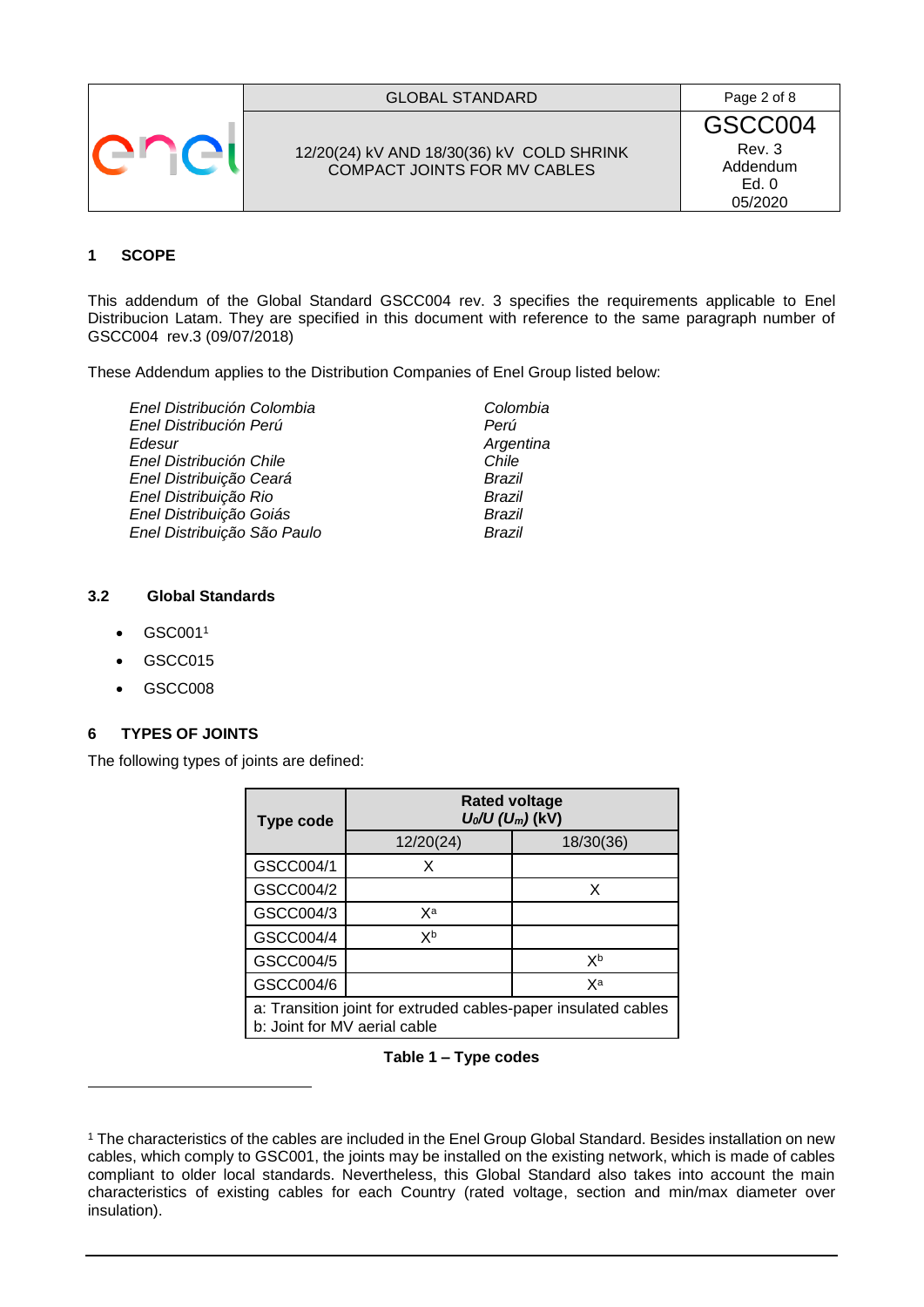

## GLOBAL STANDARD Page 3 of 8

## 12/20(24) kV AND 18/30(36) kV COLD SHRINK COMPACT JOINTS FOR MV CABLES

GSCC004 Rev. 3 Addendum Ed. 0 05/2020

## **7 ELECTRICAL AND DIMENSIONAL CHARACTERISTICS**

The following requirements apply:

| Rated voltage $U_0/U (U_m)$ (kV)                                                                                                                                                                                              | 12/20(24)                       | 18/30(36) |
|-------------------------------------------------------------------------------------------------------------------------------------------------------------------------------------------------------------------------------|---------------------------------|-----------|
| Rated power frequency withstand voltage (kV)                                                                                                                                                                                  | 50                              | 70        |
| Rated impulse withstand voltage (kV)                                                                                                                                                                                          | 125                             | 170       |
| Rated short time withstand current in the conductor (kA)                                                                                                                                                                      | According to HD629-1 (EN 61442) |           |
| Rated short time $(0,5 \text{ s}^{\text{a}})$ withstand current in the screen (kA)                                                                                                                                            | $5b$ :10 $c$                    |           |
| NOTE (see Table):<br>a: for E-distribuzione, E-distributie, Endesa Distribución Eléctrica, the rated short time is 1 s<br>b: for 16 mm <sup>2</sup> and 25 mm <sup>2</sup> joint screen<br>c: 50 mm <sup>2</sup> joint screen |                                 |           |

## **Table 2 – Electrical characteristics**

The rated voltage levels of the cables for which is foreseen the installation of the joints is the following:

<span id="page-2-0"></span>

| Rated voltage of the joint $U_0/U$ (U <sub>m</sub> ) (kV)                                                                           | 12/20(24)                                                     | 18/30(36)              |
|-------------------------------------------------------------------------------------------------------------------------------------|---------------------------------------------------------------|------------------------|
| <b>Distribution Company (Country)</b>                                                                                               | Rated voltage of the cables $U_0/U$ (U <sub>m</sub> )<br>(kV) |                        |
| Enel Distribuição São Paulo (Brazil)                                                                                                | 8.7/15(17.5)                                                  | 15/25(31)<br>20/35(42) |
| Enel Distribuição Ceará (Brazil)                                                                                                    | 8.7/15(17.5)                                                  |                        |
| Enel Distribución Colombia (Colombia)                                                                                               | 8.7/15(17.5)                                                  | 18/30(36)              |
| Enel Distribución Chile (Chile)                                                                                                     | 8.7/15(17.5)                                                  | 15/25(31)              |
| Enel Distribución Perú (Perù)                                                                                                       | 8.7/15(17.5);<br>12/20(24)                                    |                        |
| Edesur (Argentina)<br>Enel Distribuição Rio (Brazil)<br>Enel Distribuição Goiás (Brazil)                                            | 8.7/15(17.5)                                                  | 18/30(36)              |
| Endesa Distribución Eléctrica (Spain)                                                                                               | 12/20(24)                                                     | 18/30(36)              |
| E-distributie Banat (Romania);<br>E-distributie Dobrogea (Romania);<br>E-distributie Muntenia (Romania);<br>E-Distribuzione (Italy) | 12/20(24)                                                     |                        |

## **Table 3 – Rated voltage of the cables**

## **9.2.5 Copper stocking**

The electrical continuity of the metallic screens of the cables shall be made by means of a copper stocking with the minimum sections reported in [Table .](#page-3-0)

It shall be compatible with both aluminum tape and copper wire cable screens.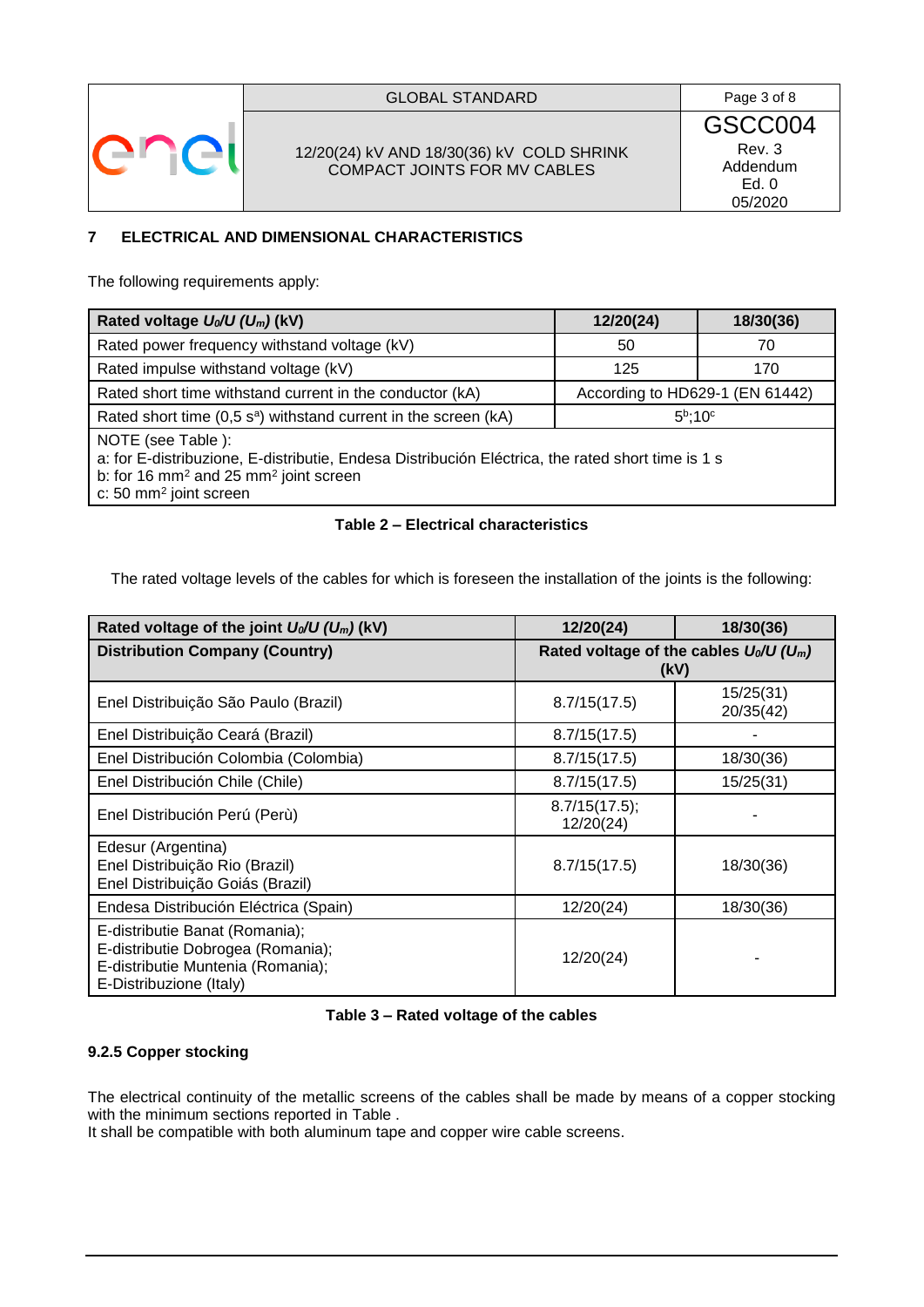

### GLOBAL STANDARD **Page 4 of 8**

## 12/20(24) kV AND 18/30(36) kV COLD SHRINK COMPACT JOINTS FOR MV CABLES

GSCC004 Rev. 3 Addendum Ed. 0 05/2020

| <b>Distribution Company (Country)</b>                                                                                                                                                                                                              | Cable section (mm <sup>2</sup> ) | <b>Copper stocking section</b><br>$\text{(mm)}$ |  |
|----------------------------------------------------------------------------------------------------------------------------------------------------------------------------------------------------------------------------------------------------|----------------------------------|-------------------------------------------------|--|
| Enel Distribuição Rio (Brazil)                                                                                                                                                                                                                     | $\leq 240^{\circ}$               | 25                                              |  |
| Enel Distribuição Ceará (Brazil)<br>Enel Distribuição Goiás (Brazil)<br>Enel Distribución Chile (Chile)<br>Enel Distribución Colombia (Colombia)                                                                                                   | $400^{\circ}$ and $630^{\circ}$  | 50                                              |  |
| Edesur (Argentina)                                                                                                                                                                                                                                 | 50 (13.2 kV)<br>185 (33 kV)      | 25                                              |  |
|                                                                                                                                                                                                                                                    | all other sections (13.2 kV)     | 50                                              |  |
| Enel Distribuição São Paulo (Brazil)<br>Enel Distribución Perú (Perù)<br>Endesa Distribución Eléctrica (Spain)<br>E-distributie Banat (Romania)<br>E-distributie Dobrogea (Romania)<br>E-distributie Muntenia (Romania)<br>E-Distribuzione (Italy) | all sections <sup>a</sup>        | 25                                              |  |
| NOTE:<br>a: The copper stocking of the joint shall be compatible with both aluminum tape screen and copper wires screen of cables, except for:                                                                                                     |                                  |                                                 |  |

<span id="page-3-0"></span>Edesur(Argentina).

#### **Table 6 – Copper stocking sections**

## **9.2.9 Grounding Braid**

For Enel Distribuição São Paulo (Brazil), a tinned copper rope blocked in one of the ends will be included for grounding, and that should be connected to the wired screen. The Constant force compression system and sealing compounds must ensure that water cannot enter the connection point. The grounding braid will have the following characteristics:

| Length (Meters)   Width (mm)   Section (mm2) |     |  |
|----------------------------------------------|-----|--|
|                                              | 254 |  |

## **11 CONTENT OF THE KIT**

All the necessary elements and accessories to install the compact joint on-field shall be included, namely:

- A. Compact joint for extruded cables:
- 1 (one) pre-assembled joint body (see 9.2)
- 1 (one) shear bolt connector (see 9.2.1);
- 1 (one) shear bolt connector cover (see 9.2.1);
- 2 (two) plates for aluminum tape screen cables (see 9.2.5.1) (except for Argentina, see Table 6)
- Constant force compression system see par. 9.2.5.3 (quantity defined according to supplier's design);
- Greases and sealing compounds (see 9.2.7);
- Accessories for cleaning;
- Plastic bag for collecting residual materials of installation;
- List of materials;
- Identification label (see 14.2.2);
- Installation instructions and templates (see 14.3);
- Other materials, tools and accessories (according to supplier's design)
- Tinned copper rope blocked for grounding (see 9.2.9) (for Enel Distribuição São Paulo Brazil only)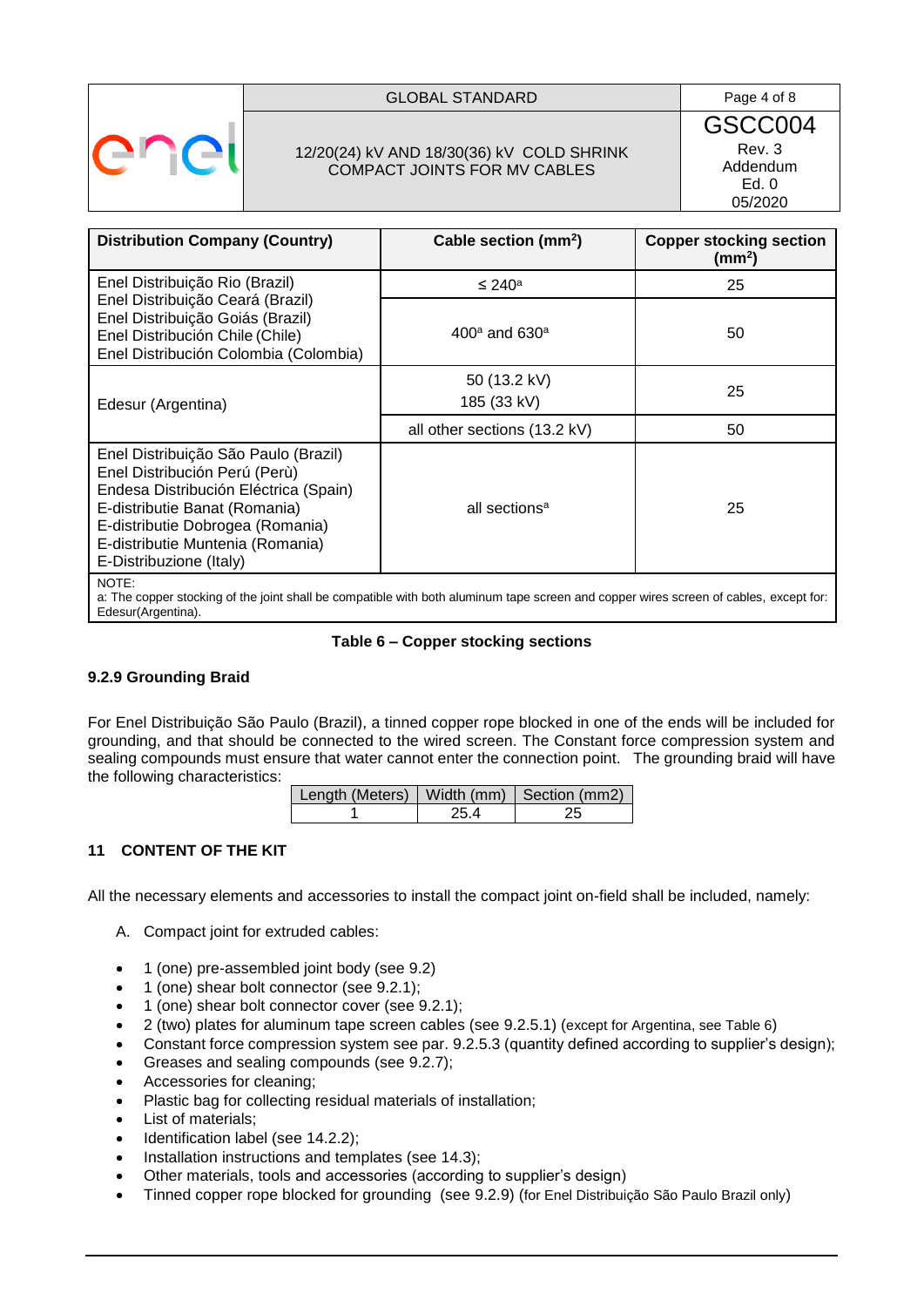## GLOBAL STANDARD Page 5 of 8



12/20(24) kV AND 18/30(36) kV COLD SHRINK COMPACT JOINTS FOR MV CABLES

GSCC004 Rev. 3 Addendum Ed. 0 05/2020

- B. Compact joints for transition extruded-paper insulated cables (see Table 8):
- 1 (one) pre-assembled joint body (see 9.2)
- 1 (one) shear bolt connector (see 9.2.1);
- 1 (one) shear bolt connector cover (see 9.2.1);
- 1 (one) plate for aluminum tape screen cables (see 9.2.5.1) (except for Argentina, see Table 6);
- Constant force compression system see par. 9.2.5.3 (quantity defined according to supplier's design);
- Greases and sealing compounds (see 9.2.7);
- Accessories for cleaning;
- Plastic bag for collecting residual materials of installation;
- List of materials;
- Identification label (see 14.2.2);
- Installation instructions and templates (see 14.3);
- Other materials, tools and accessories (according to supplier's design)
- Oil sealing cold shrink tube (see 9.2.8)
- Tinned copper rope blocked for grounding (see 9.2.9) (for Enel Distribuição São Paulo Brazil only).

## **12 LIST OF COMPONENTS**

The list of components included in this Global Standard is reported in the following tables for 12/20(24) kV and 18/30(36) kV rated voltages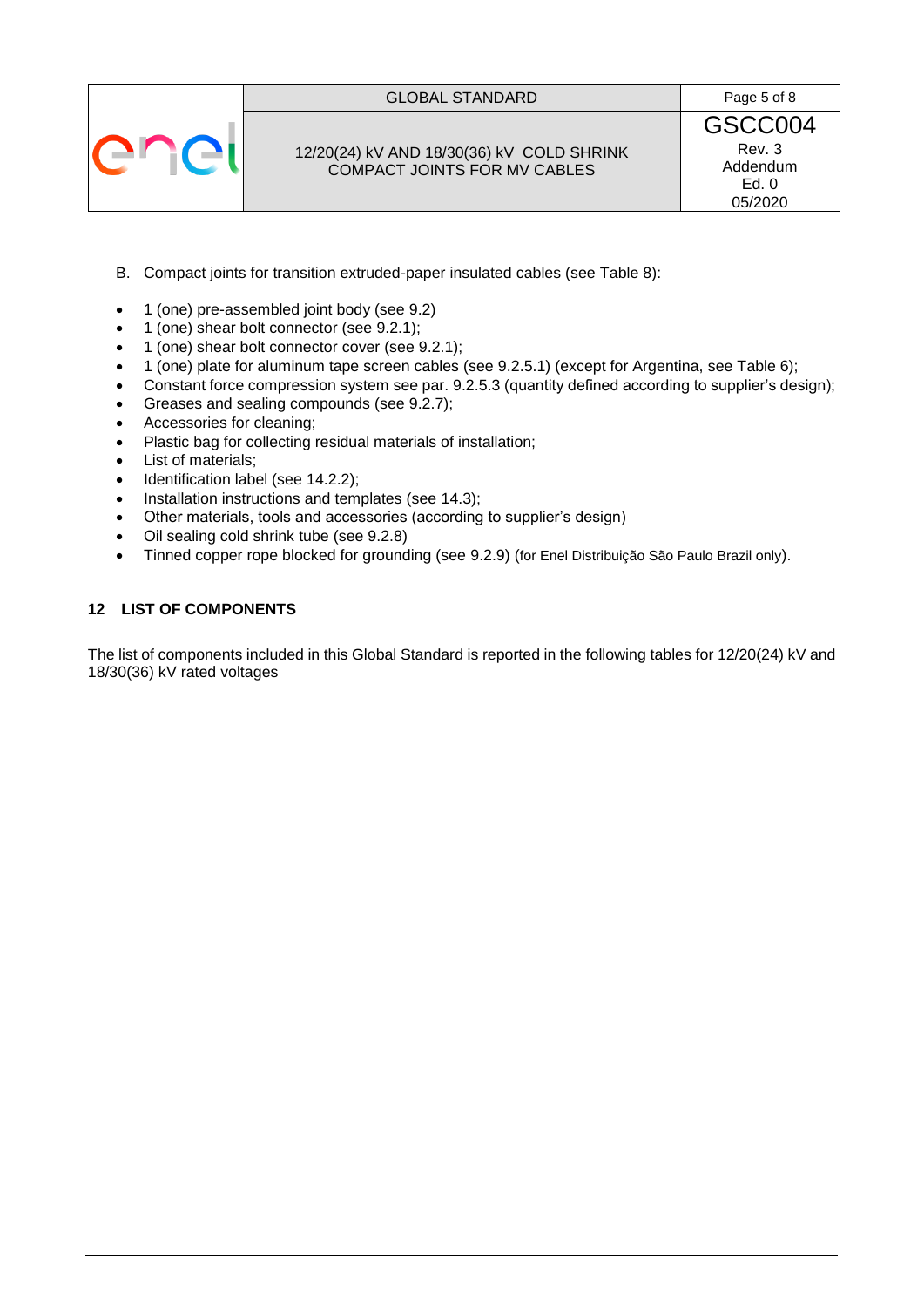| <b>GLOBAL STANDARD</b>                                                    | Page 6 of 8                                       |
|---------------------------------------------------------------------------|---------------------------------------------------|
| 12/20(24) kV AND 18/30(36) kV COLD SHRINK<br>COMPACT JOINTS FOR MV CABLES | GSCC004<br>Rev. 3<br>Addendum<br>Ed. 0<br>05/2020 |

| <b>Distribution Company (Country)</b>                                                                  | Type: GSCC004/1, GSCC004/3 and GSCC004/4 |                     |                |                |
|--------------------------------------------------------------------------------------------------------|------------------------------------------|---------------------|----------------|----------------|
| Enel Distribuição Rio (Brazil)<br>Enel Distribuição Ceará (Brazil)<br>Enel Distribuição Goiás (Brazil) | T270470 <sup>b</sup>                     | T270469b            |                |                |
| Enel Distribuição São Paulo (Brazil)                                                                   | 337829<br>337835 <sup>b</sup>            | 337836 <sup>b</sup> | 337830         | 337831         |
| Enel Distribución Chile (Chile)                                                                        |                                          | 270107 <sup>a</sup> |                |                |
| Enel Distribución Colombia (Colombia)                                                                  | 270129 <sup>b</sup>                      | 270128 <sup>b</sup> |                |                |
| Enel Distribución Perú (Perù)                                                                          | 270117 <sup>b</sup>                      | 270114 <sup>b</sup> |                |                |
| Edesur (Argentine)                                                                                     | 0114-0188                                | 0114-0189           | 0114-0193      | 0114-0192      |
| <b>Characteristics of the cable</b>                                                                    |                                          |                     |                |                |
| Cable section (mm <sup>2</sup> )                                                                       | $35 \div 95$                             | $95 \div 240$       | $240 \div 400$ | $400 \div 630$ |
| Rated voltage $U_0/U$ (U <sub>m</sub> ) (kV)                                                           | See Table 3                              |                     |                |                |
| Min/max diameter over insulation (mm)                                                                  | 14.9/25.0                                | 20.6/32.2           | 26.1/37.5      | 31/43.5        |
| a: Transition joints GSCC004/3<br>b: Joints for MV aerial cable GSCC004/4                              |                                          |                     |                |                |

**Table 4 – Material codes for cold shrink 12/20(24) kV compact joints**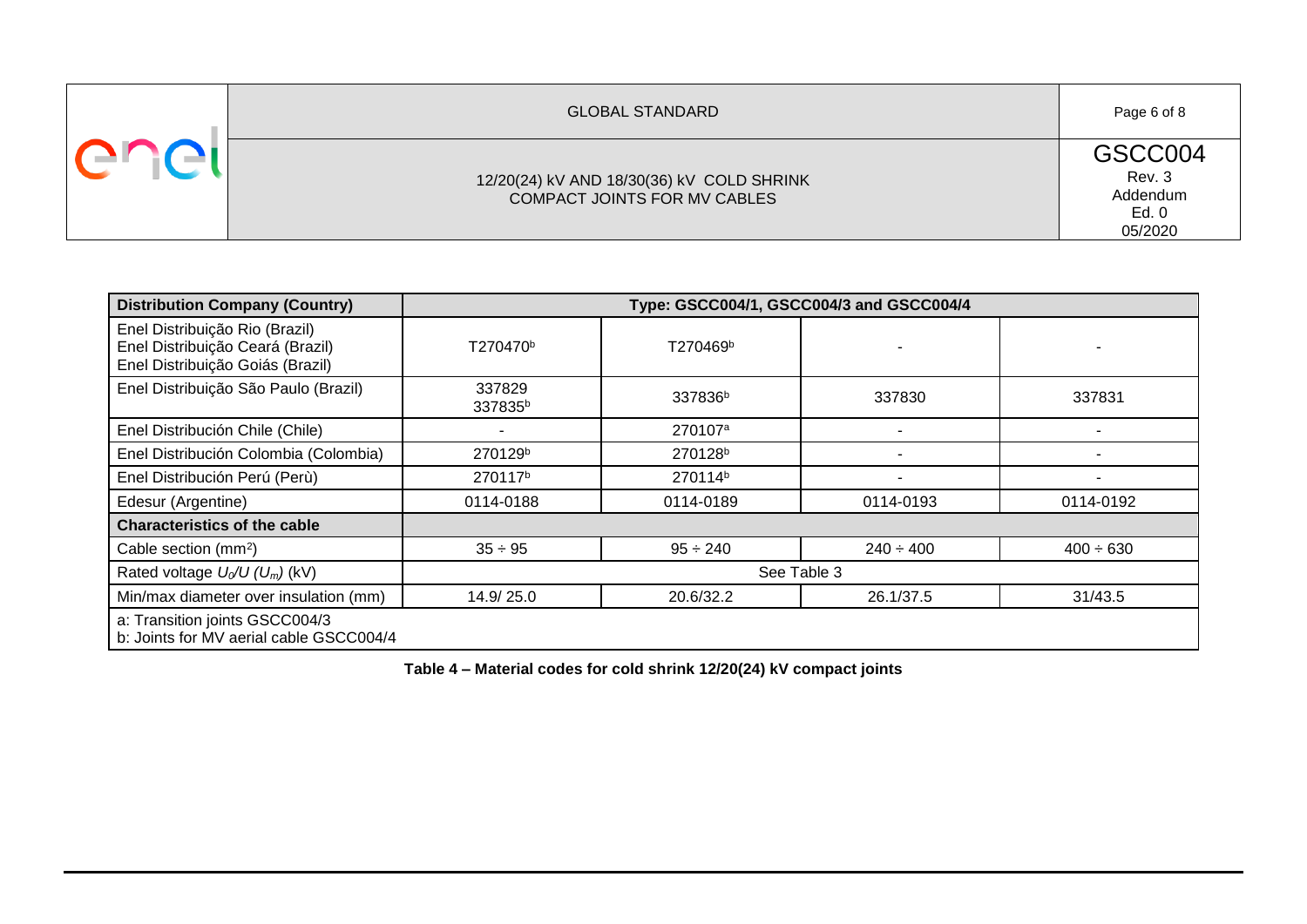| <b>GLOBAL STANDARD</b>                                                    | Page 7 of 8                                       |
|---------------------------------------------------------------------------|---------------------------------------------------|
| 12/20(24) kV AND 18/30(36) kV COLD SHRINK<br>COMPACT JOINTS FOR MV CABLES | GSCC004<br>Rev. 3<br>Addendum<br>Ed. 0<br>05/2020 |

| <b>Distribution Company (Country)</b>                                                                  | Type: GSCC004/2, GSCC004/5 and GSCC004/6 |                               |                |                |
|--------------------------------------------------------------------------------------------------------|------------------------------------------|-------------------------------|----------------|----------------|
| Enel Distribuição Rio (Brazil)<br>Enel Distribuição Ceará (Brazil)<br>Enel Distribuição Goiás (Brazil) |                                          |                               |                |                |
| Enel Distribuição São Paulo (Brazil)                                                                   | 337832<br>337834 <sup>a</sup>            |                               | 337833         |                |
| Enel Distribución Chile (Chile)                                                                        | 270125                                   | 271917<br>270104 <sup>b</sup> |                |                |
| Enel Distribución Colombia (Colombia)                                                                  |                                          | 270115<br>270127 <sup>b</sup> |                |                |
| Enel Distribución Perú (Perù)                                                                          |                                          |                               |                |                |
| Edesur (Argentine)                                                                                     |                                          | 0114-0191                     |                |                |
| <b>Characteristics of the cable</b>                                                                    |                                          |                               |                |                |
| Cable section (mm <sup>2</sup> )                                                                       | $35 \div 95$                             | $95 \div 240$                 | $240 \div 400$ | $400 \div 630$ |
| Rated voltage $U_0/U$ ( $U_m$ ) (kV)                                                                   | See Table 3                              |                               |                |                |
| Min/max diameter over insulation (mm)                                                                  | 20.4/30.0                                | 24.8/37.2                     | 29.8/46        | 34.9/49.7      |
| a Transition joints GSCC004/6<br>b Joints for MV aerial cable GSCC004/5                                |                                          |                               |                |                |

**Table 5 – Material codes cold shrink 18/30(36) kV compact joints**